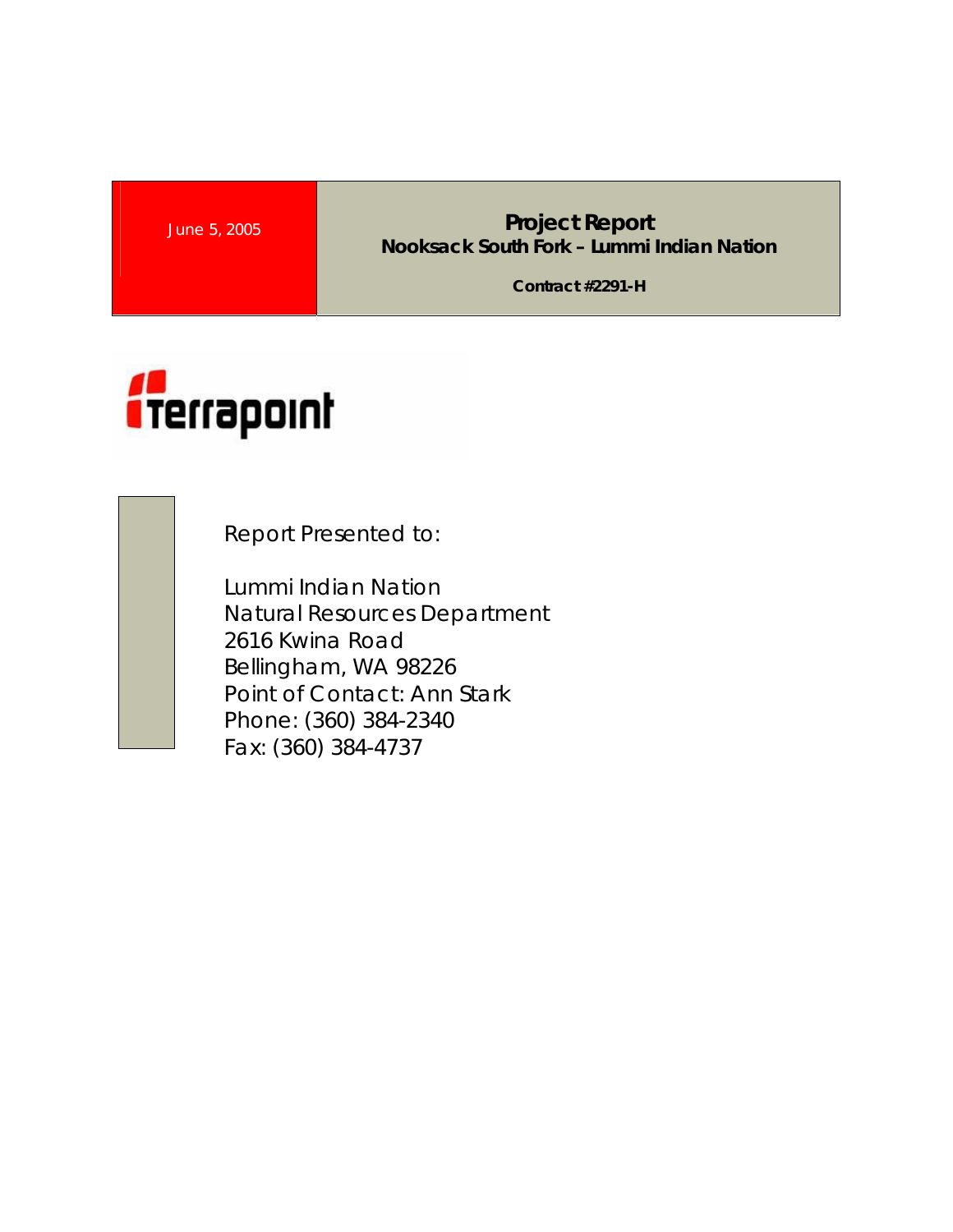## 1.Project Overview

### **Field Crew:**

The Terrapoint field crew consisted of Todd Mitchell, field project manager and Andrew Pace, LIDAR operator. The Aries Aviation aircraft crew consisted of Rory Clayton, pilot and Bob Passon, flight engineer.

#### **Post Processing Crew:**

Todd Mitchell completed the processing of GPS data. Craig Glennie carried out data validation and calibration. Vegetation removal and final product generation were completed the Houston processing team: Peggy Cobb, and Joe Sackett.

#### **Size of Project:**

The project site covered approximately 35 square miles, in a corridor along the south fork of the Nooksack River.

#### **Location:**

The project area is located in Whatcom County Washington .

#### **Project Type:**

The purpose of this project is to provide a high quality DEM of the site for the Lummi Indian Nation.

#### **Approximate Duration of Project:**

The field data collection took place on April 20th, 2005. The control network and check point surveys were performed on April 16th, 2005.

Calibration, vegetation removal and product generation took place from April 25th to May 30th, 2005.

#### **Number of Flights:**

One flight was required to cover the project area with 35 flight lines.

### **Coordinate System(s) Used:**

All horizontal coordinate data was collected and referenced to NAD83 (1998) and NAVD88 and delivered in US State Plane Zone Washington North (4601). GEOID03 for CONUS was applied to the vertical component of all deliverables.

#### **Survey Measurement Units Used/Delivered:**

All surveys were conducted and products delivered in US survey feet.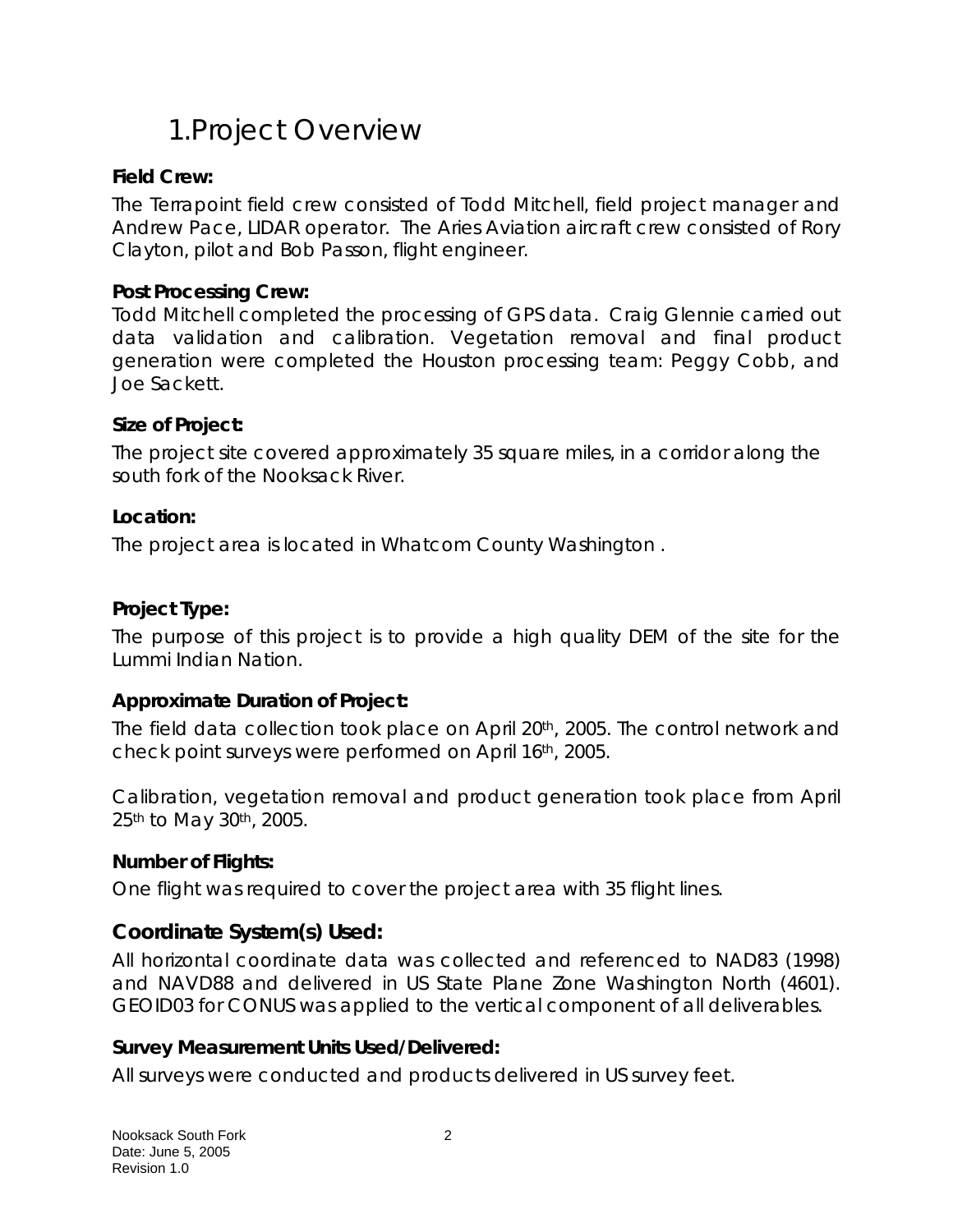### **Processing Software Used:**

The following software was used to reduce the GPS kinematic data, compute the 3-D laser points, classify and edit laser points, produce shaded relief images and transform the ellipsoidal heights to Orthometric:

- ArcView
- Flykin
- Microstation
- TerraScan
- TerraModeler
- TerraModel
- Terrapoint Proprietary LiDAR processing software

### **Capsule Review of Ground Control Survey(s) and Adjustment(s)**

Terrapoint's field crew acquired and adjusted the ground control survey information. Terrapoint collected all of their LiDAR data referenced to NGS monument PID AI0441 and WSDOT monuments 3409 and 3412. Kinematic GPS check points were acquired as discrete x, y, z points were collected as part of the ground truthing activities. A summary of all control coordinates is given in Table 1.

| <b>Table 1: Control and Base Coordinate</b> |          |    |          |           |    |          |                                    |  |
|---------------------------------------------|----------|----|----------|-----------|----|----------|------------------------------------|--|
| <b>NAME</b>                                 | Latitude |    |          | Longitude |    |          | Ellipsoidal<br>Elevations (meters) |  |
| AI0441                                      | 48       | 47 | 00.05659 | $-122$    | 32 | 11.19213 | 28.489                             |  |
| 3409                                        | 48       | 47 | 20.63156 | $-122$    |    | 25.83857 | 54.600                             |  |
| 3412                                        | 48       | 47 | 20.83687 | $-122$    |    | 55.59815 | 54.497                             |  |

# 2. Health and Safety

Following Terrapoint's safety procedures, the field crew conducted a safety meeting upon arrival at the project site.

# 3. Equipment Used

## **Aircraft Type:**

A Navajo twin-engine aircraft (C-FVZM) was used for this project. The aircraft was based out of Arlington Municipal Airport. The Navajo was typically flying at an altitude of 3500 feet AGL (above ground level) for the duration of the survey.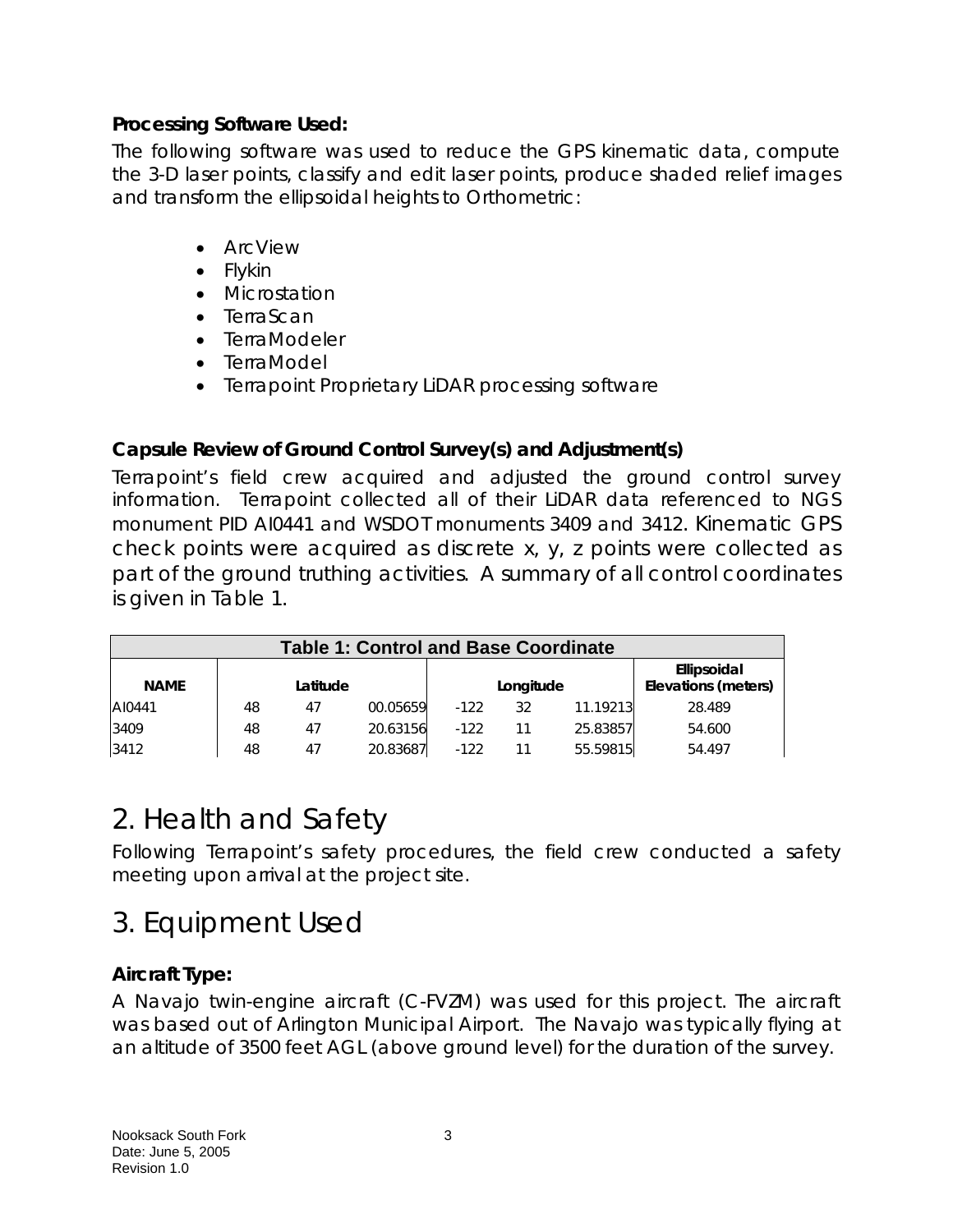### **Sensors Used:**

The Airborne LiDAR survey was conducted using Terrapoint's 40 kHz ALTMS (Airborne Laser Terrain Mapping System), flying at an optimum height of 3500 ft AGL at 140 knots. The system consists of a 36-degree full angle laser, a Trimble 4700 GPS receiver and a Honeywell H764 IMU unit. The nominal flight line spacing was 1070 feet, providing overlap of 50% between flight lines.

## **GPS Type(s):**

Two Sokkia GSR2600 dual frequency GPS receivers were used to support the airborne operations on this project.

## 4. Accuracy

The following list itemizes the accuracy attainable over the project area, as a function of terrain type and vegetation cover. Note that the accuracy quoted is the accuracy of the attainable DEM, once it is processed and edited to this stage. All data accuracies quoted relate to post processed GPS/IMU/LiDAR solutions.

Accuracy is as follows, quoted at the 95% confidence level (2 sigma),

- 1. Absolute Vertical Accuracy: +/- 15-20 centimeters on Hard Surfaces (roads and buildings) +/- 15-25 centimeters on Soft/Vegetated Surfaces (flat to rolling terrain) +/- 25-40 centimeters on Soft/Vegetated Surfaces (hilly terrain)
- 2. Absolute Horizontal Accuracy: +/- 20 – 60 centimeters on all but extremely hilly terrain.
- 3. Contour Accuracy: 2 ft Contour National Map Accuracy Standard (NMAS)

To verify that the accuracy criteria were being achieved, kinematic checkpoints were compared with a triangulated surface generated from the bald earth LiDAR points.

A comparison of LIDAR data with 143 kinematic checkpoints collected along a roadway just outside the project site yielded the results given in Table 2 (values in meters).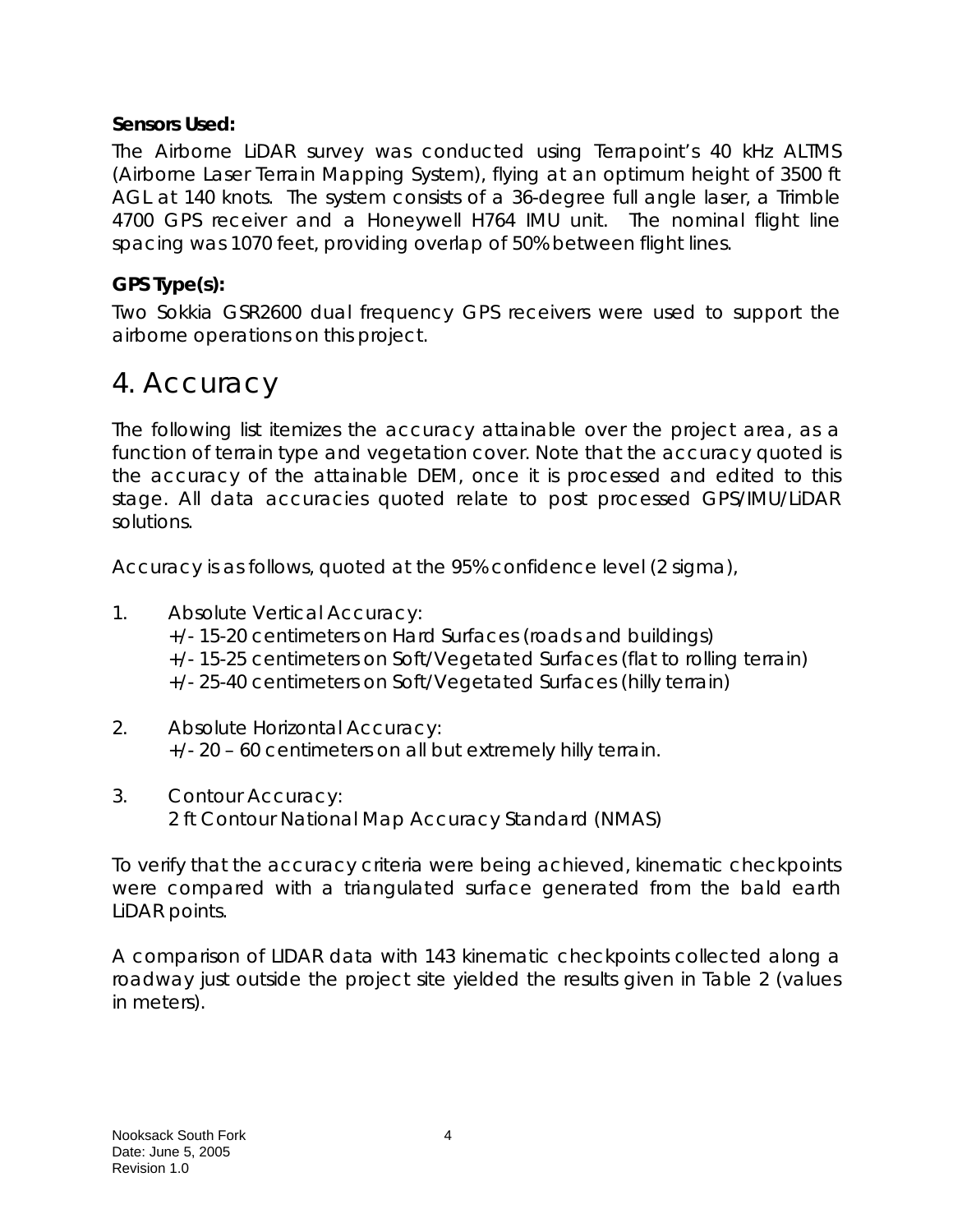| <b>Table 2: Kinematic Point Comparison</b> |          |  |  |  |  |
|--------------------------------------------|----------|--|--|--|--|
| Average dz                                 | $-0.046$ |  |  |  |  |
| Minimum dz                                 | $-0.026$ |  |  |  |  |
| Maximum dz                                 | 0.093    |  |  |  |  |
| Average magnitude                          | 0.047    |  |  |  |  |
| Root mean square                           | 0.053    |  |  |  |  |
| Std deviation                              | 0.026    |  |  |  |  |

## 5. Quality Control

Quality control of the data was ongoing throughout the process. Following data acquisition, preliminary GPS processing was conducted in the field to ensure completeness and integrity.

The GPS and inertial data were processed in tandem to achieve the best positional result. Once the position and attitude of the aircraft were known at each epoch (1-second intervals), then these data were integrated with the laser ranges to provide a position for each data point on the ground. The data were then processed using the proprietary laser processing software suite to produce coordinates.

Each flight involved setting up two base stations to collect data. Utilizing two base stations ensures GPS data collection in the event that the main base station fails. For all flights the GPS data were of high quality. This minimized the absolute error for the aircraft position.

The primary quality control tool for the laser ranges is the percentage of returns that are received back at the laser after it has emitted a signal. The acceptable range for returns, typically between 90% and 95% was met for this project. Lower percentages are normal over water and other poor reflectivity surfaces.

Terrapoint also utilizes a proprietary software package that performs a fully automated analysis of the quality of the LIDAR data using overlapping flight lines. Our flight lines overlap 30 to 50% on either side and thus 60 to 100% of points can be checked for overlap consistency. The overlap analysis attempts to minimize the differences in overlap areas by fine-tuning the calibration parameters of the LIDAR system.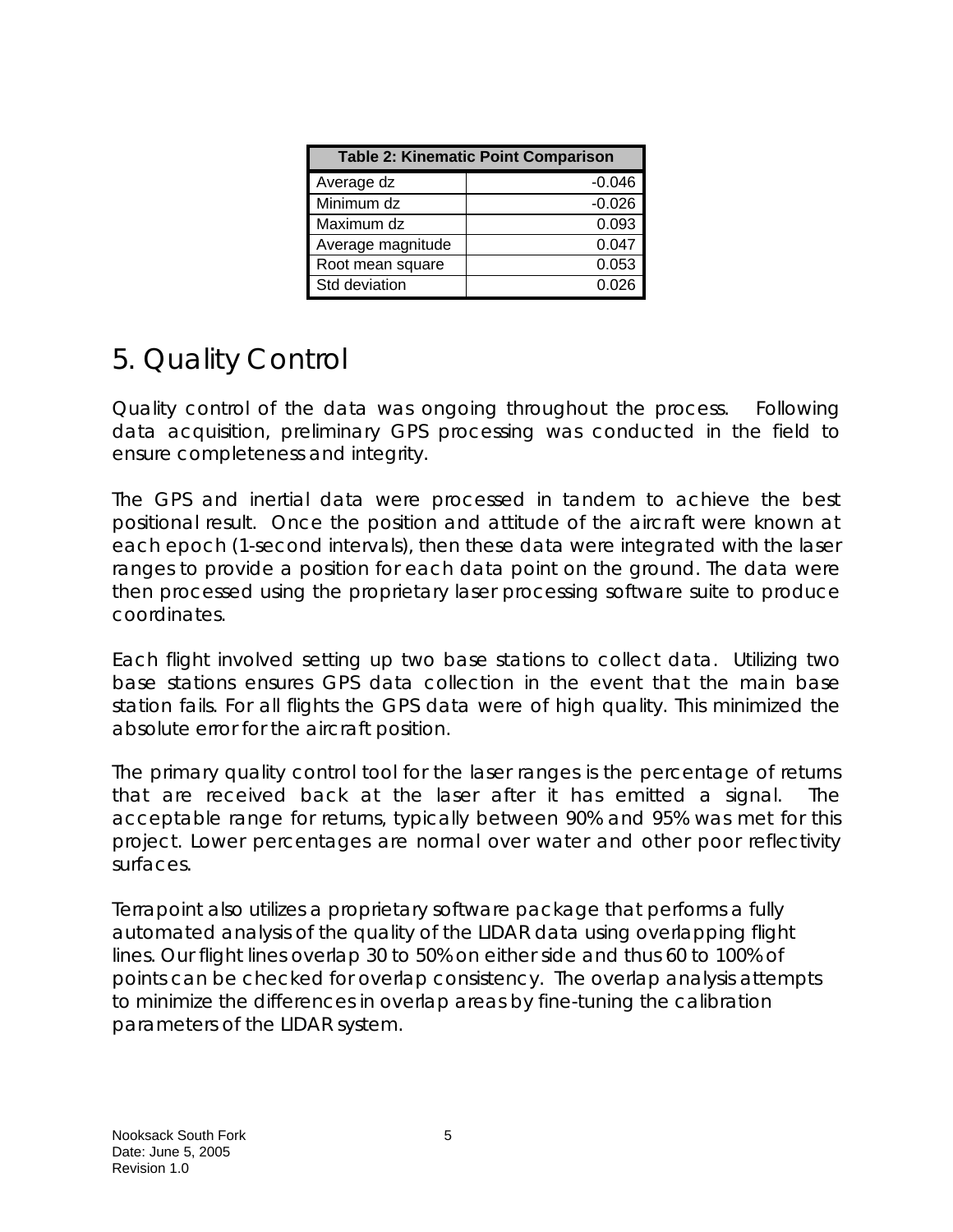## 6. Point Generation

The points are generated as Terrascan binary Format using Terrapoint's proprietary Laser Postprocessor Software. This software combines the Raw Laser file and GPS/IMU information to generate a point cloud for each individual flight.

All the point cloud files encompassing the project area were then divided into quarter quad tiles. The referencing system of these tiles is based upon the project boundary minimum and maximums. This process is carried out in Terrascan.

The bald earth is subsequently extracted from the raw LiDAR points using Terrascan in a Microstation environment. The automated vegetation removal process takes place by building an iterative surface model. This surface model is generated using three main parameters: Building size, Iteration angle and Iteration distance.

The initial model is based upon low points selected by a roaming window and are assumed to be ground points. The size of this roaming window is determined by the building size parameter. These low points are triangulated and the remaining points are evaluated and subsequently added to the model if they meet the Iteration angle and distance constraints (fig. 1). This process is repeated until no additional points are added within an iteration.

There is also a maximum terrain angle constraint that determines the maximum terrain angle allowed within the model.



Figure 1: Terrascan iteration methodology.

(Image Source: Terrascan User's Guide, www.terrasolid.fi)

# 7. Quality Control

Once the data setup has taken place the manual quality control of the surface occurs. This process consists of visually examining the LiDAR points within Terrascan and correcting errors that occurred during the automated process. These corrections include verifying that all non ground elements, such as vegetation and buildings are removed from the ground model and that all small terrain undulations such as road beds, dykes, rock cuts and hill tops are present within the model.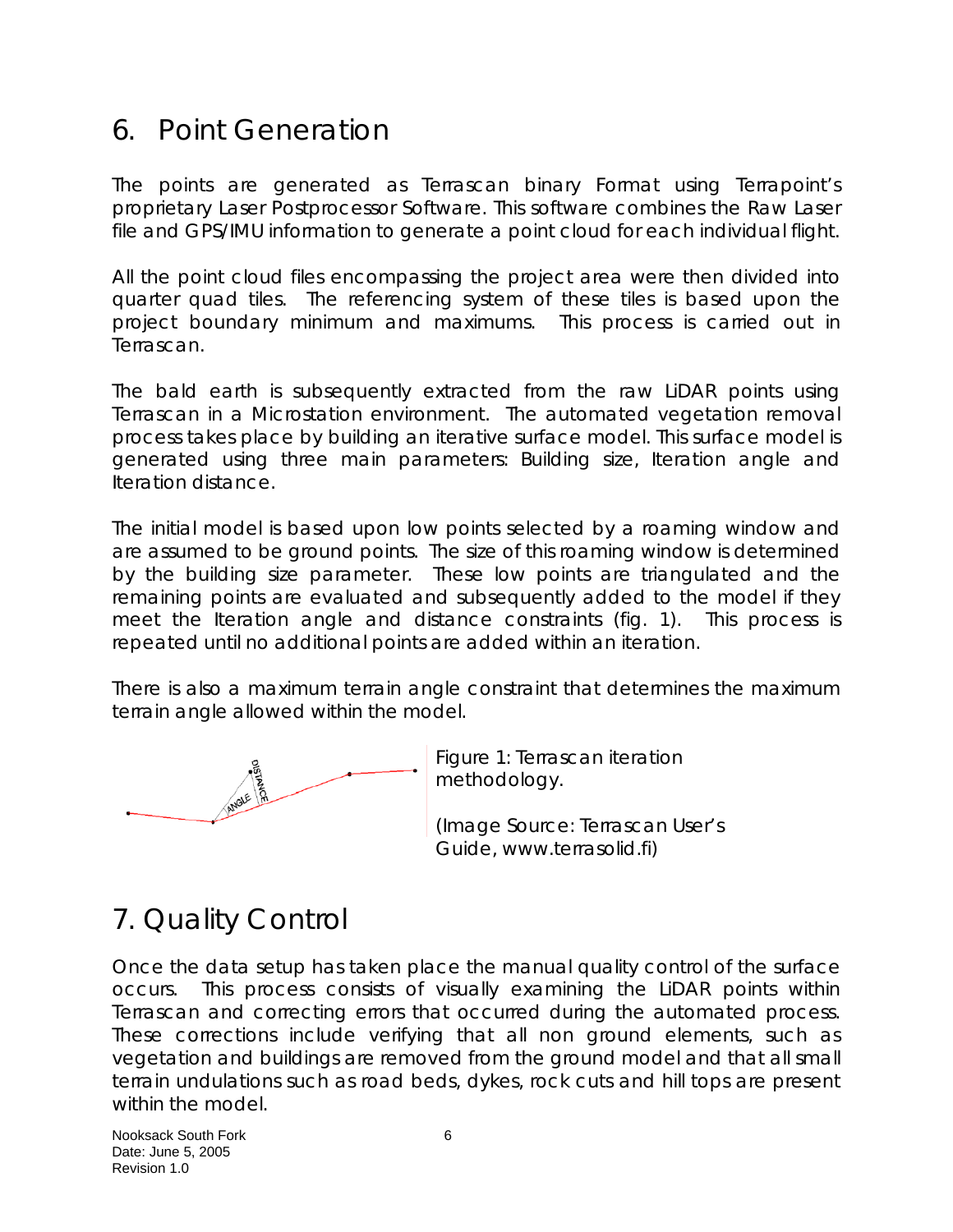This process is done with the help of hillshades, contours, profiles and crosssections. To correct misclassifications, a full suite of Terrascan and custom inhouse data tools are used.

## 8. Deliverables

Below is a list of the deliverables for this project:

All LiDAR Data Products were delivered on DVD–ROM. Two copies were provided.

Full Feature or All Return Point Data (DEM)

Data delivered in format:

• ArcInfo Grid File Format. Six foot grid spacing. File delivered by USGS quarter quad in gzipped Arcinfo Exchange Format (e00)

Bare Earth Point Data (DTM)

Data delivered in two formats:

- ArcInfo Grid File Format. Six foot grid spacing. File delivered by USGS quarter quad in gzipped Arcinfo Exchange Format (e00)
- ASCII xyz file format. Space delimited (.txt gzipped by USGS quarter quad)

All Return Text File (All Return)

All collected data delivered in ASCII text file format (space delimited) with the following columns

- GPS Week
- GPS Time (seconds)
- Easting (US feet)
- Northing (US feet)
- Elevation (Orthmetric, US feet)
- Total  $#$  of Returns in Pulse
- Current Pulse Return Number
- Scan Angle
- Intensity
- Classification Code